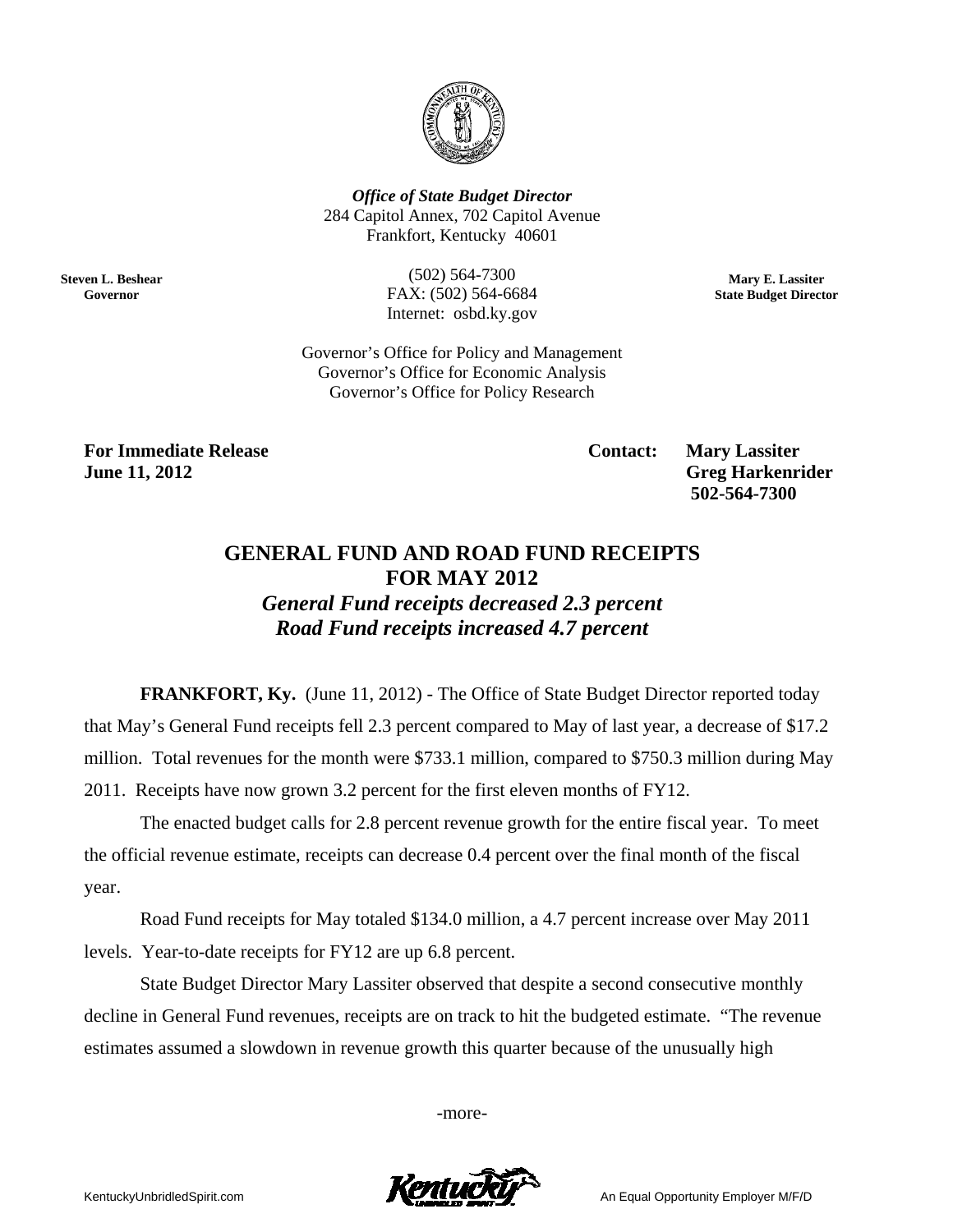9.6 percent growth experienced in the fourth quarter last year. We remain cautiously optimistic that June receipts will bring the full year's receipts in equal to or slightly higher than the enacted budget numbers."

Among the major accounts:

- Sales and use tax receipts increased 0.8 percent for the month, and have grown 4.7 percent year-to-date.
- Corporation income tax receipts fell \$2.3 million, but have increased 36.2 percent for the year.
- Individual income tax collections declined 3.3 percent in May, and have grown 1.8 percent through the first eleven months of FY12.
- Property tax collections decreased \$10.3 million due to timing issues, but have increased 2.7 percent year-to-date.
- Cigarette tax receipts grew 41.0 percent in May, but have declined 2.1 percent year-todate.
- Coal severance tax receipts fell 15.5 percent in May. Annual growth has subsided to 2.5 percent through the first eleven months of the fiscal year.
- Investment income collections posted a one-time decline of \$15.5 million due to a required change in generally accepted accounting principles.

Road Fund receipts grew 4.7 percent in May 2012 with collections of \$134.0 million. Yearto-date collections stand at 6.8 percent. The official Road Fund revenue estimate calls for an increase in revenues of 5.5 percent for the fiscal year. Based on year-to-date tax collections, revenues can decline 8.3 percent for the remainder of FY12 and meet the estimate. Among the accounts, motor fuels rose 0.4 percent. Motor vehicle usage revenue increased 7.0 percent, and license and privilege receipts rose 5.9 percent.

-30-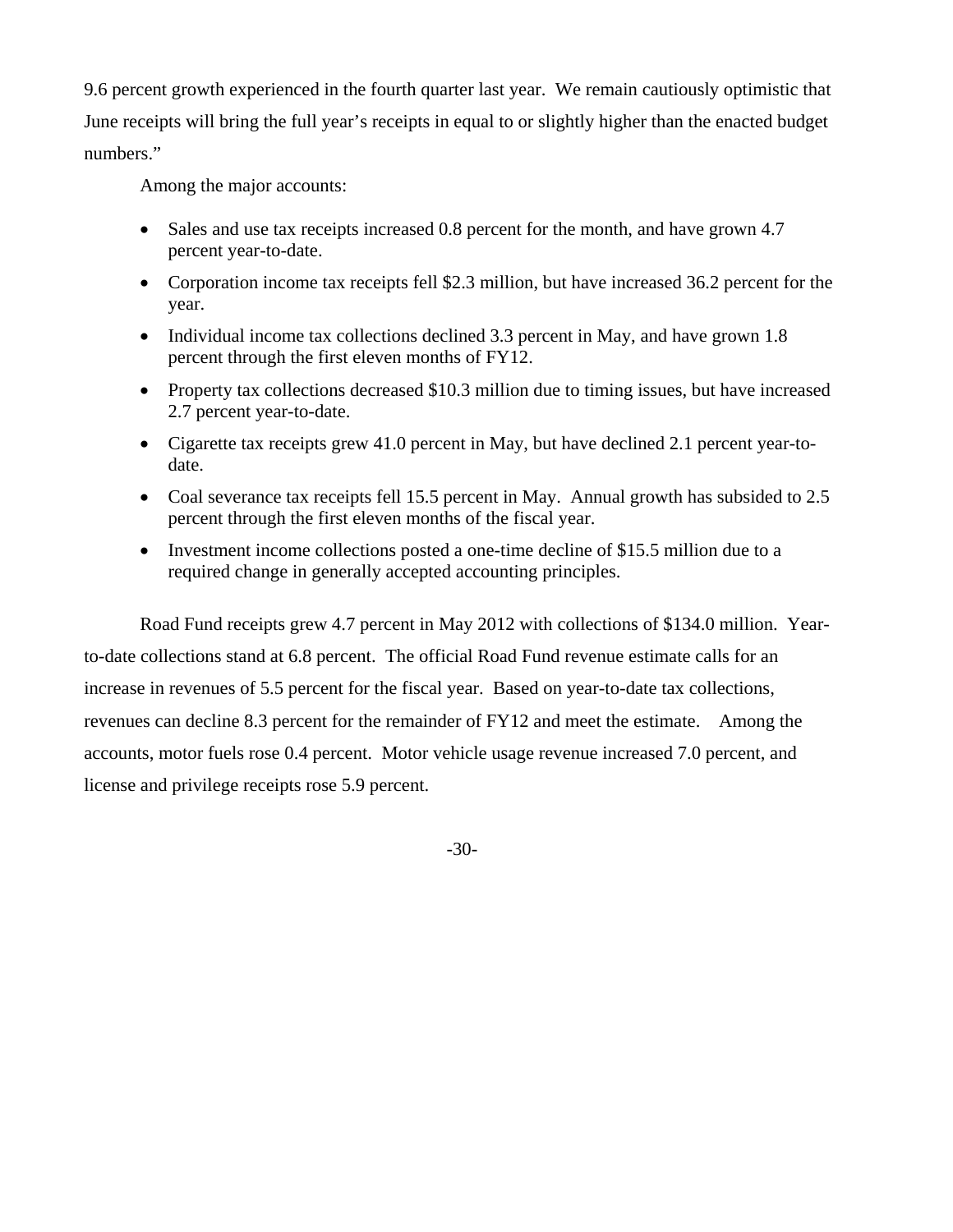## **KENTUCKY STATE GOVERNMENT REVENUE 1. GENERAL FUND REVENUE**

|                                                  |                                | <b>MAY</b>                     |                                                                                                                                                                                                                                                                                                                                                                                              | <b>JULY THROUGH MAY</b>            |                                    |                 |
|--------------------------------------------------|--------------------------------|--------------------------------|----------------------------------------------------------------------------------------------------------------------------------------------------------------------------------------------------------------------------------------------------------------------------------------------------------------------------------------------------------------------------------------------|------------------------------------|------------------------------------|-----------------|
|                                                  | 2012                           | 2011                           | % Change                                                                                                                                                                                                                                                                                                                                                                                     | FY 2012                            | FY 2011                            | % Change        |
| <b>TOTAL GENERAL FUND</b><br><b>Tax Receipts</b> | \$733,077,071<br>\$724,498,909 | \$750,279,873<br>\$727,925,663 | $-2.3%$<br>$-0.5%$                                                                                                                                                                                                                                                                                                                                                                           | \$8,172,492,397<br>\$7,915,227,096 | \$7,921,048,568<br>\$7,653,526,260 | $3.2\%$<br>3.4% |
| Sales and Gross Receipts                         | \$323,582,672                  | \$305,873,390                  | 5.8%                                                                                                                                                                                                                                                                                                                                                                                         | \$3,326,799,124                    | \$3,195,795,556                    | 4.1%            |
| <b>Beer Consumption</b>                          | 779,262                        | 650,778                        | 19.7%                                                                                                                                                                                                                                                                                                                                                                                        | 5,519,391                          | 5,593,064                          | $-1.3%$         |
| <b>Beer Wholesale</b>                            | 6,733,907                      | 4,989,150                      | 35.0%                                                                                                                                                                                                                                                                                                                                                                                        | 48,554,813                         | 47,051,374                         | 3.2%            |
| Cigarette                                        | 26,978,822                     | 19,134,552                     | 41.0%                                                                                                                                                                                                                                                                                                                                                                                        | 229,894,712                        | 234,905,576                        | $-2.1%$         |
| <b>Distilled Spirits Case Sales</b>              | 9,973                          | 9,618                          | 3.7%                                                                                                                                                                                                                                                                                                                                                                                         | 106,257                            | (242, 416)                         | $--$            |
| <b>Distilled Spirits Consumption</b>             | 968,750                        | 932,056                        | 3.9%                                                                                                                                                                                                                                                                                                                                                                                         | 10,304,209                         | 10,006,115                         | 3.0%            |
| <b>Distilled Spirits Wholesale</b>               | 2,634,016                      | 2,478,612                      | 6.3%                                                                                                                                                                                                                                                                                                                                                                                         | 26,976,950                         | 25,796,158                         | 4.6%            |
| Insurance Premium                                | 30,811,303                     | 25,562,195                     | 20.5%                                                                                                                                                                                                                                                                                                                                                                                        | 121,780,242                        | 113,514,245                        | 7.3%            |
| Pari-Mutuel                                      | 372,732                        | 1,141,847                      | $-67.4%$                                                                                                                                                                                                                                                                                                                                                                                     | 2,226,294                          | 4,199,814                          | $-47.0%$        |
| Race Track Admission                             | 0                              | 6,077                          | $-100.0%$                                                                                                                                                                                                                                                                                                                                                                                    | 158,348                            | 154,700                            | 2.4%            |
| Sales and Use                                    | 244,012,665                    | 242,108,568                    | 0.8%                                                                                                                                                                                                                                                                                                                                                                                         | 2,787,244,345                      | 2,662,532,786                      | 4.7%            |
| Wine Consumption                                 | 226,130                        | 217,526                        | 4.0%                                                                                                                                                                                                                                                                                                                                                                                         | 2,480,194                          | 2,363,878                          | 4.9%            |
| Wine Wholesale                                   | 1,183,921                      | 1,127,168                      | 5.0%                                                                                                                                                                                                                                                                                                                                                                                         | 12,835,936                         | 12,561,305                         | 2.2%            |
| <b>Telecommunications Tax</b>                    | 6,874,001                      | 5,678,624                      | 21.1%                                                                                                                                                                                                                                                                                                                                                                                        | 58,928,974                         | 57,610,283                         | 2.3%            |
| <b>Other Tobacco Products</b>                    | 1,995,847                      | 1,820,702                      | 9.6%                                                                                                                                                                                                                                                                                                                                                                                         | 19,759,537                         | 19,616,406                         | 0.7%            |
| Floor Stock Tax                                  | 1,343                          | 15,918                         | $-91.6%$                                                                                                                                                                                                                                                                                                                                                                                     | 28,923                             | 132,268                            | $-78.1%$        |
| License and Privilege                            | \$45,138,372                   | \$43,479,386                   | 3.8%                                                                                                                                                                                                                                                                                                                                                                                         | \$590,466,972                      | \$594,621,709                      | $-0.7%$         |
| Alc. Bev. License Suspension                     | 37,300                         | 26,725                         | 39.6%                                                                                                                                                                                                                                                                                                                                                                                        | 263,335                            | 344.450                            | $-23.5%$        |
| Coal Severance                                   | 28,379,860                     | 33,572,792                     | $-15.5%$                                                                                                                                                                                                                                                                                                                                                                                     | 277,499,523                        | 270,856,988                        | 2.5%            |
| <b>Corporation License</b>                       | 754,199                        | 108,225                        | 596.9%                                                                                                                                                                                                                                                                                                                                                                                       | 5,324,545                          | 10,536,775                         | $-49.5%$        |
| <b>Corporation Organization</b>                  | 1,220                          | 11,596                         | $-89.5%$                                                                                                                                                                                                                                                                                                                                                                                     | 92,809                             | 67,996                             | 36.5%           |
| <b>Occupational Licenses</b>                     | 52,848                         | 24,862                         | 112.6%                                                                                                                                                                                                                                                                                                                                                                                       | 138,652                            | 146,611                            | $-5.4%$         |
| Oil Production                                   | 1,572,920                      | 1,199,784                      | 31.1%                                                                                                                                                                                                                                                                                                                                                                                        | 11,009,967                         | 7,459,324                          | 47.6%           |
| Race Track License                               | 0                              | 8,225                          | $-100.0\%$                                                                                                                                                                                                                                                                                                                                                                                   | 206,375                            | 224,675                            | $-8.1%$         |
| <b>Bank Franchise Tax</b>                        | 9,510                          | (262, 706)                     | $\frac{1}{2} \frac{1}{2} \frac{1}{2} \frac{1}{2} \frac{1}{2} \frac{1}{2} \frac{1}{2} \frac{1}{2} \frac{1}{2} \frac{1}{2} \frac{1}{2} \frac{1}{2} \frac{1}{2} \frac{1}{2} \frac{1}{2} \frac{1}{2} \frac{1}{2} \frac{1}{2} \frac{1}{2} \frac{1}{2} \frac{1}{2} \frac{1}{2} \frac{1}{2} \frac{1}{2} \frac{1}{2} \frac{1}{2} \frac{1}{2} \frac{1}{2} \frac{1}{2} \frac{1}{2} \frac{1}{2} \frac{$ | 93,072,030                         | 88,004,423                         | 5.8%            |
| <b>Driver License Fees</b>                       | 51,098                         | 46,012                         | 11.1%                                                                                                                                                                                                                                                                                                                                                                                        | 556,887                            | 557,365                            | $-0.1%$         |
| <b>Minerals Severance</b>                        | 1,370,424                      | 1,027,844                      | 33.3%                                                                                                                                                                                                                                                                                                                                                                                        | 12,298,860                         | 12,325,958                         | $-0.2%$         |
| Natural Gas Severance                            | 1,714,829                      | 2,213,335                      | $-22.5%$                                                                                                                                                                                                                                                                                                                                                                                     | 21,263,876                         | 22,524,925                         | $-5.6%$         |
| <b>Limited Liability Entity</b>                  | 11,194,164                     | 5,502,693                      | 103.4%                                                                                                                                                                                                                                                                                                                                                                                       | 168,740,114                        | 181,572,219                        | $-7.1%$         |
| Income                                           | \$335,407,001                  | \$349,024,194                  | $-3.9%$                                                                                                                                                                                                                                                                                                                                                                                      | \$3,402,975,960                    | \$3,282,655,762                    | 3.7%            |
| Corporation                                      | 1,479,442                      | 3,762,697                      | $-60.7%$                                                                                                                                                                                                                                                                                                                                                                                     | 245,023,310                        | 179,933,459                        | 36.2%           |
| Individual                                       | 333,927,560                    | 345,261,497                    | $-3.3%$                                                                                                                                                                                                                                                                                                                                                                                      | 3,157,952,649                      | 3,102,722,303                      | 1.8%            |
| Property                                         | \$12,967,157                   | \$23,263,534                   | $-44.3%$                                                                                                                                                                                                                                                                                                                                                                                     | \$525,386,917                      | \$511,542,320                      | 2.7%            |
| Building & Loan Association                      | 1,443,024                      | 1,110,332                      | 30.0%                                                                                                                                                                                                                                                                                                                                                                                        | 1,416,890                          | 1,329,055                          | 6.6%            |
| General - Real                                   | 3,219,166                      | 2,834,278                      | 13.6%                                                                                                                                                                                                                                                                                                                                                                                        | 251,015,520                        | 247,094,437                        | 1.6%            |
| General - Tangible                               | 10,149,236                     | 11,644,818                     | $-12.8%$                                                                                                                                                                                                                                                                                                                                                                                     | 200,043,950                        | 182,189,431                        | 9.8%            |
| Omitted & Delinquent                             | 6,084,751                      | 6,389,447                      | $-4.8%$                                                                                                                                                                                                                                                                                                                                                                                      | 20,892,980                         | 31,538,755                         | $-33.8%$        |
| <b>Public Service</b>                            | (7,929,502)                    | 1,283,072                      | $---$                                                                                                                                                                                                                                                                                                                                                                                        | 50,688,732                         | 48,083,422                         | 5.4%            |
| Other                                            | 483                            | 1,587                          | $-69.6%$                                                                                                                                                                                                                                                                                                                                                                                     | 1,328,843                          | 1,307,220                          | 1.7%            |
| Inheritance                                      | \$4.651.124                    | \$3,507,712                    | 32.6%                                                                                                                                                                                                                                                                                                                                                                                        | \$38,450,246                       | \$38,225,033                       | 0.6%            |
| Miscellaneous                                    | \$2,752,582                    | \$2,777,447                    | $-0.9%$                                                                                                                                                                                                                                                                                                                                                                                      | \$31,147,877                       | \$30,685,880                       | 1.5%            |
| <b>Legal Process</b>                             | 1,617,595                      | 1,642,714                      | $-1.5%$                                                                                                                                                                                                                                                                                                                                                                                      | 18,375,286                         | 18,739,285                         | $-1.9%$         |
| T. V. A. In Lieu Payments                        | 1,134,988                      | 1,134,733                      | 0.0%                                                                                                                                                                                                                                                                                                                                                                                         | 12,707,124                         | 11,857,290                         | 7.2%            |
| Other                                            | 0                              | 0                              | $\frac{1}{2} \frac{1}{2} \frac{1}{2} \frac{1}{2} \frac{1}{2} \frac{1}{2} \frac{1}{2} \frac{1}{2} \frac{1}{2} \frac{1}{2} \frac{1}{2} \frac{1}{2} \frac{1}{2} \frac{1}{2} \frac{1}{2} \frac{1}{2} \frac{1}{2} \frac{1}{2} \frac{1}{2} \frac{1}{2} \frac{1}{2} \frac{1}{2} \frac{1}{2} \frac{1}{2} \frac{1}{2} \frac{1}{2} \frac{1}{2} \frac{1}{2} \frac{1}{2} \frac{1}{2} \frac{1}{2} \frac{$ | 65,468                             | 89,304                             | $-26.7%$        |
| <b>Nontax Receipts</b>                           | \$6,418,303                    | \$22,481,921                   | $-71.5%$                                                                                                                                                                                                                                                                                                                                                                                     | \$252,800,812                      | \$264,149,041                      | $-4.3%$         |
| <b>Departmental Fees</b>                         | 2,677,389                      | 2,501,412                      | 7.0%                                                                                                                                                                                                                                                                                                                                                                                         | 24,248,378                         | 26,334,175                         | -7.9%           |
| <b>PSC Assessment Fee</b>                        | 0                              | 135                            | $-100.0%$                                                                                                                                                                                                                                                                                                                                                                                    | 5,438,134                          | 8,728,594                          | -37.7%          |
| Fines & Forfeitures                              | 1,983,955                      | 1,923,616                      | 3.1%                                                                                                                                                                                                                                                                                                                                                                                         | 23,401,272                         | 24,111,703                         | $-2.9%$         |
| Interest on Investments                          | (15, 536, 122)                 | 69,854                         | ---                                                                                                                                                                                                                                                                                                                                                                                          | (14, 935, 571)                     | 631,350                            |                 |
| Lottery                                          | 18,000,000                     | 17,000,000                     | 5.9%                                                                                                                                                                                                                                                                                                                                                                                         | 191, 971, 122                      | 178, 177, 561                      | 7.7%            |
| Sale of NO <sub>x</sub> Credits                  | 2,025                          | 0                              | $\qquad \qquad -\qquad -$                                                                                                                                                                                                                                                                                                                                                                    | 22,025                             | 26,638                             | $-17.3%$        |
| Miscellaneous                                    | (708, 944)                     | 986,904                        | $---$                                                                                                                                                                                                                                                                                                                                                                                        | 22,655,453                         | 26,139,021                         | $-13.3%$        |
| Redeposit of State Funds                         | \$2,159,859                    | (\$127,710)                    | $\hspace{0.05cm} \ldots$                                                                                                                                                                                                                                                                                                                                                                     | \$4,464,489                        | \$3,373,267                        | 32.3%           |